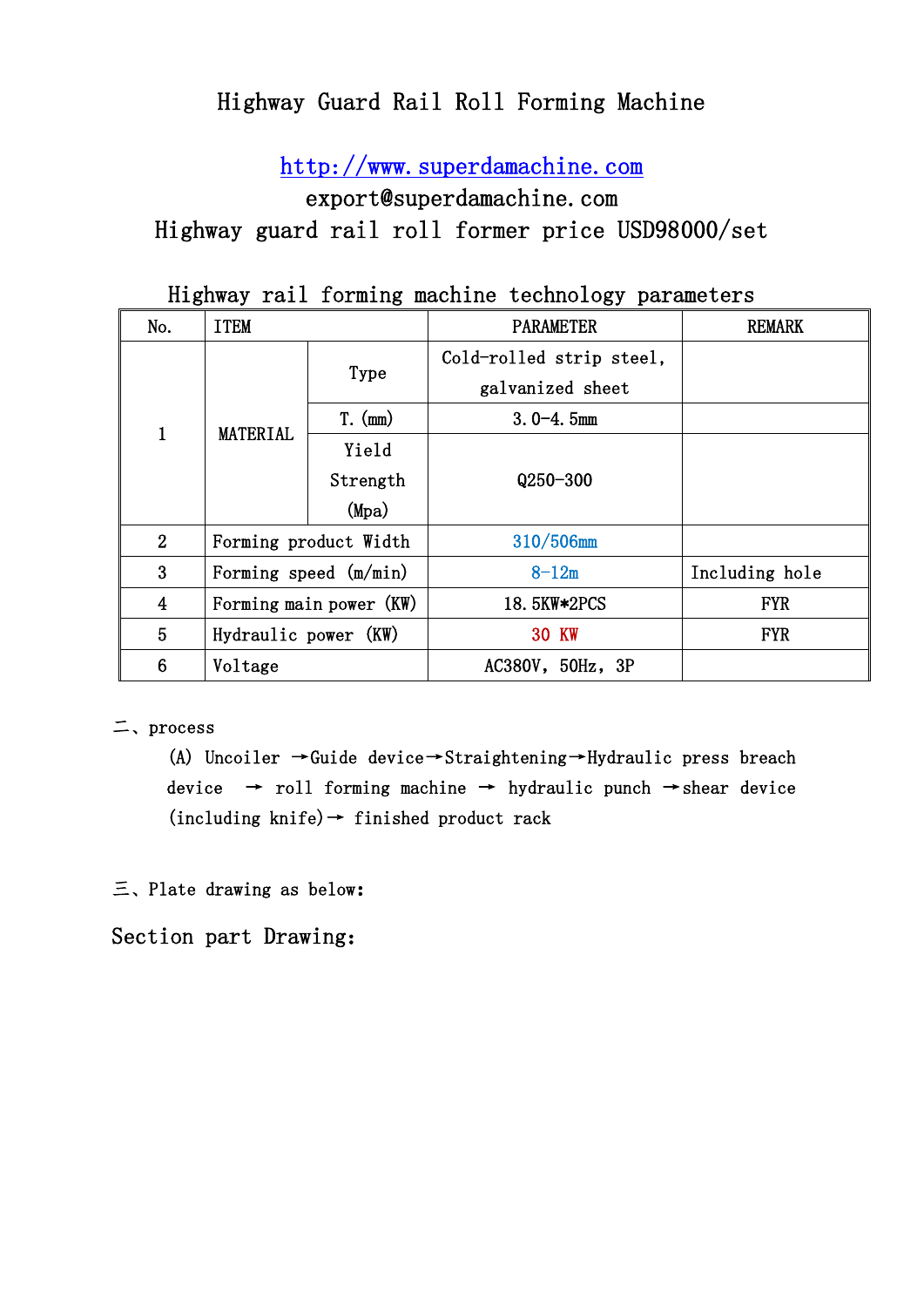

四,Machines List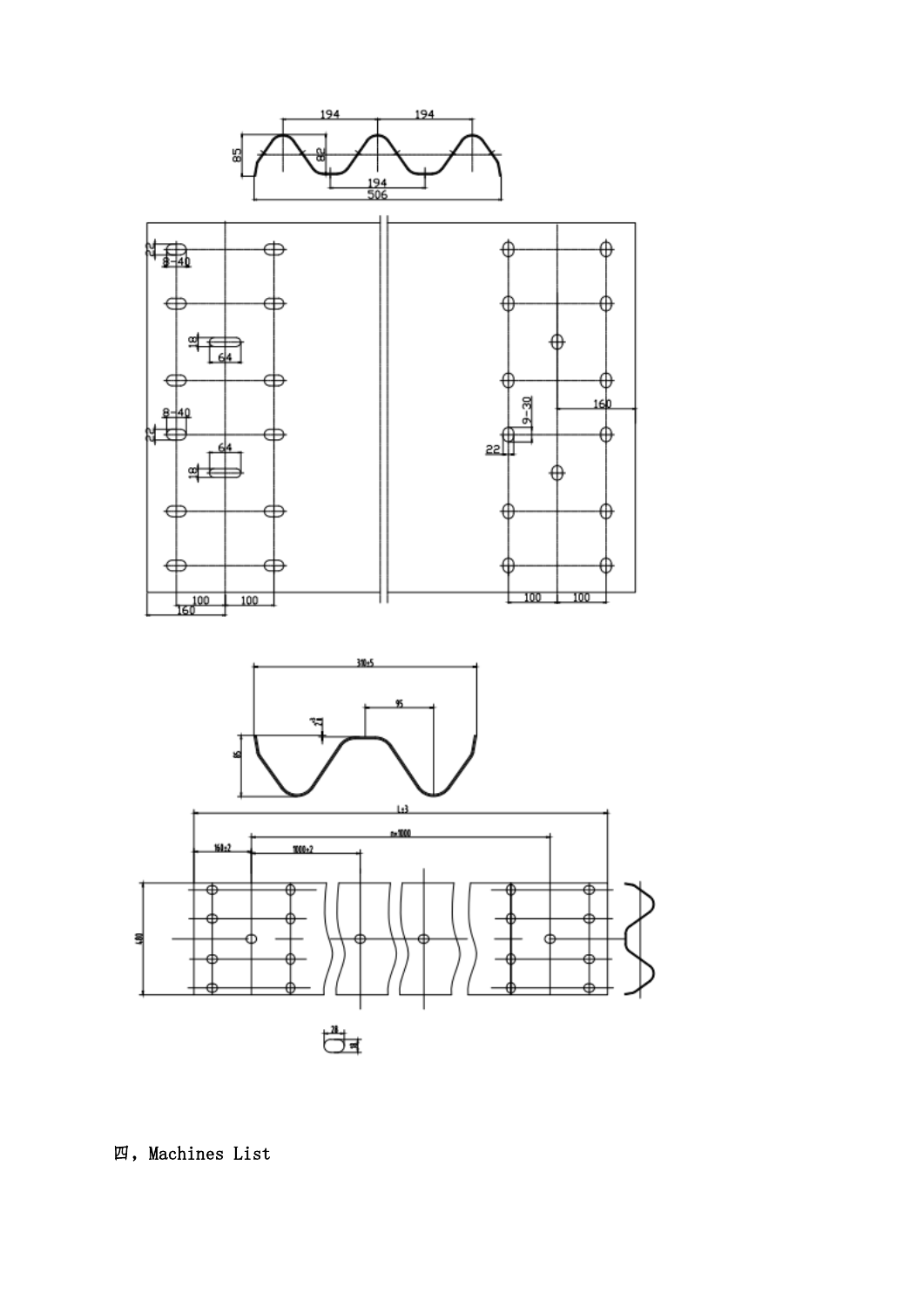#### $-$ ) Uncoiler

- 1、 Type: Manual Expansion
- 2、Parameter
	- 1)Passive discharge
	- 2) Coil weight:< 7T
	- 3)Coil inner D.:φ508mm-φ600mm
	- 4) Max. Width. 800mm
	- 5) Thickness .1.0-5.0mm



### 三), Hydraulic hole punching system

3.1 Function:Hydraulic punch breach (Mould 1 set)

3.2 Structure: set the length, automatic length measurement, automatic positioning reaches the set distance stop action , hydraulic cylinder driven punching die, stamping automatic shutdown.

3.3 Hydraulic system working pressure:16MPa

3.4 Hydraulic station: 30KW (Hydraulic punch hole/shear use same station)

### 四) Guide device

 $\overline{\text{1}}$ ) Main Forming machines (for panel width 310/506mm)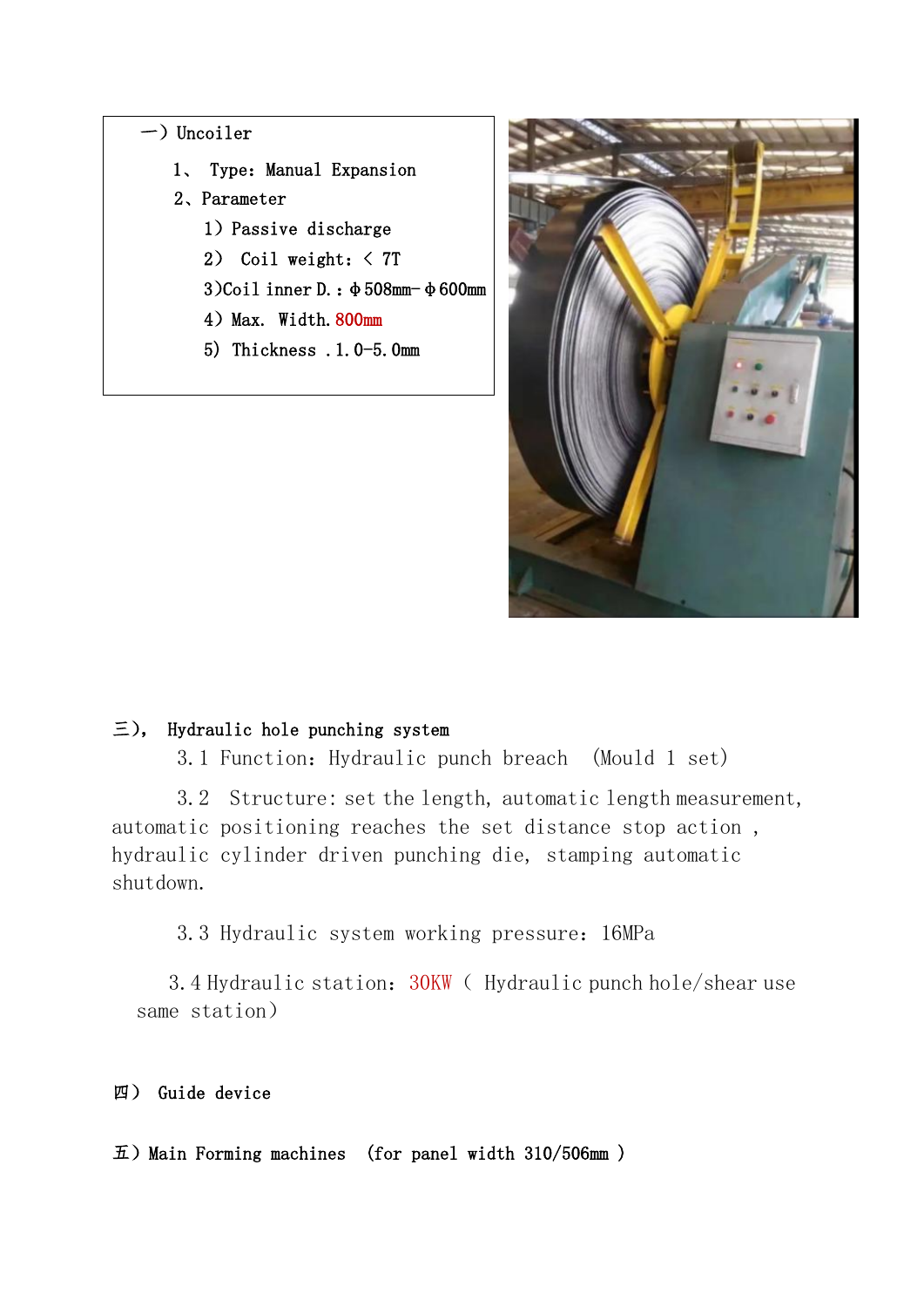- 6.1 Forming Roller: 19 stations, and add Rub-roll, To make sure the surface profile no scratches.
- 6.2 Gateway Panel:T.50mm steel, Heavy duty 。
- 6.3 Rolling speeding:  $8-12$  m/min.
- 6.4 Roller material: GCr15, overall quenching, hardness HRC56-62 ℃.
- 6.5 Motor power:18.5KW\*2PCS。
- 6.6 Main Roller :  $\varphi$ 95mm, 45 #.
- 6.7 Equipment base: 45 # H type using welded steel plate.
- 6.8 Transmission: Gearbox drive.
- 6.9 Security: across the board with emergency stop buttons, easy to handle emergencies, to ensure that equipment and operator safety. And other gear in the chain and the staff could easily lead to injury transmission section covered with protective cover, to ensure the safety of workers.

## Photo just for reference

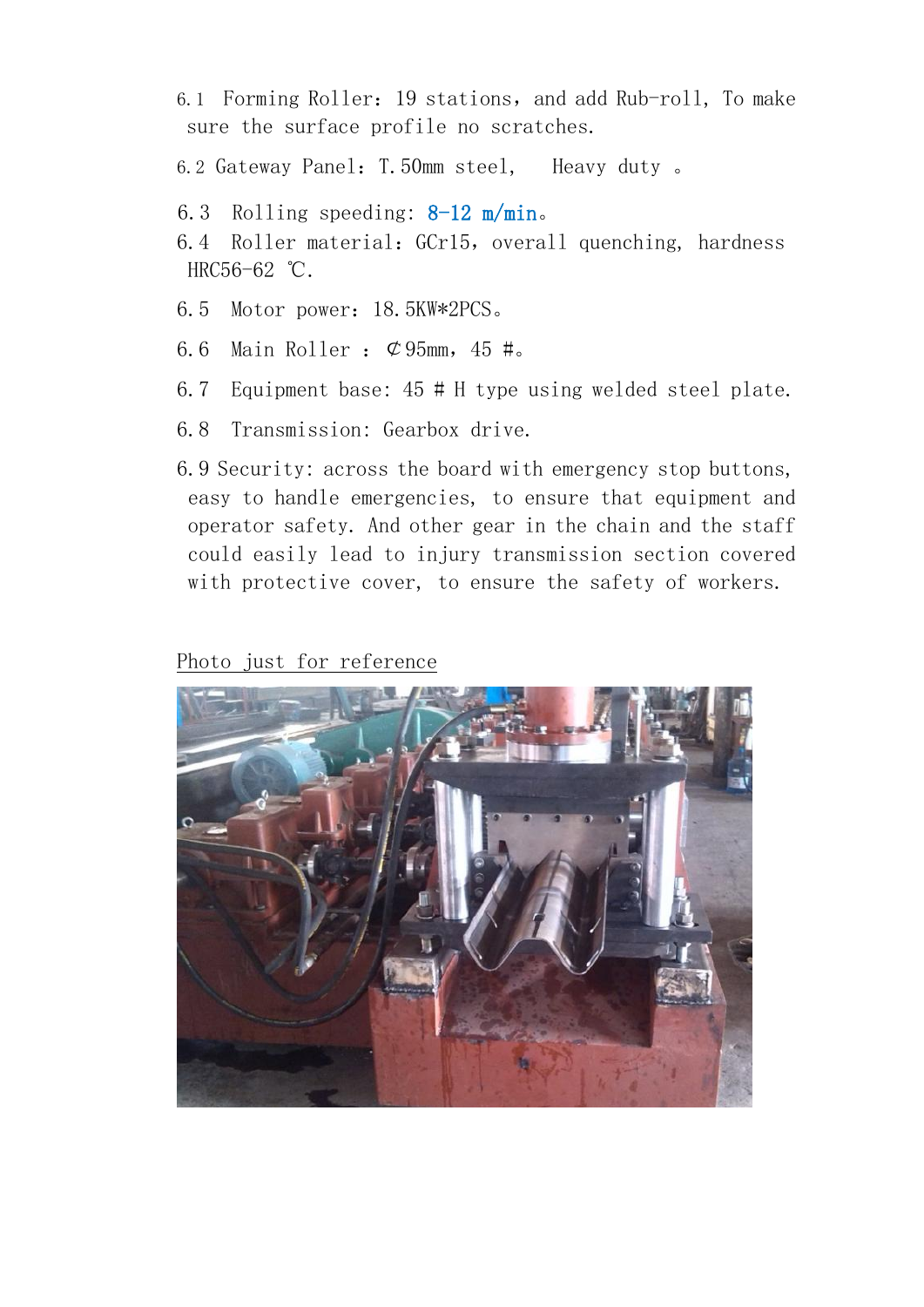

## 六)、Hydraulic Punch Machine /Follow shear

### 6.1 Hydraulic Punch machine

6.2 Follow shear (Cut style): Hydraulic cut (No blanking), Machine non-stop can cut product.

Knife material:  $Cr12$ , quenching hardness of up to HRC56-58 degrees.

八)、Flat collect rack ,2m\*2pcs

十)、Electrical control system

The entire line imported PLC control, LCD touch screen, man-machine interface. People interact with the PLC. Operator setting the program to run automatically (programmable control) and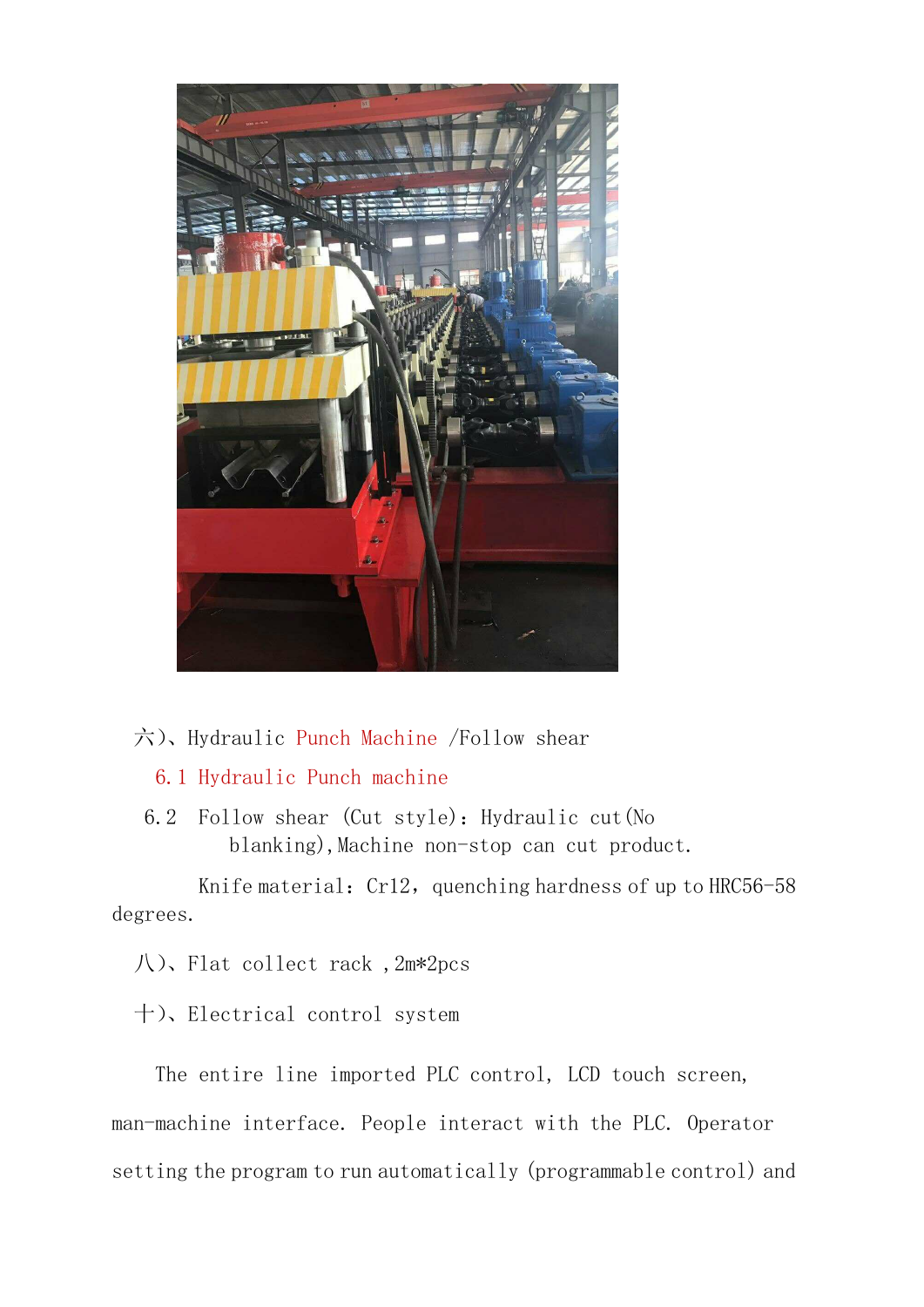control process monitoring, production line operator control and modify the control parameters, and real-time monitoring the equipment status & parameters and fault indication. Workpiece length digital setting, adjustable length can be adjustable as well. Real-time monitoring of equipment operating status and fault indication.

Operation manual / automatic two styles. With manual and automatic switching function: In the manual mode, can be stand-alone operation, easy maintenance; In automatic mode, carry out full production run, in order to start; across the board with emergency stop buttons, easy to handle emergencies, to ensure that equipment and operating personnel Safety.

\*\* The main components of the brand:

PLC control system: Siemens

### Inverter: Taiwan Shilin

Encoder: Omron

#### Touch screen: Siemens

Some components are Schneider brand devices.

#### Devices:

| No. | Machine name      | QTY | <b>REMARK</b> |
|-----|-------------------|-----|---------------|
|     | Uncoiler          |     |               |
| ິດ  | Hydraulic machine |     | With mould    |
| ച   | Guide device      |     |               |
|     | Forming machine   |     |               |